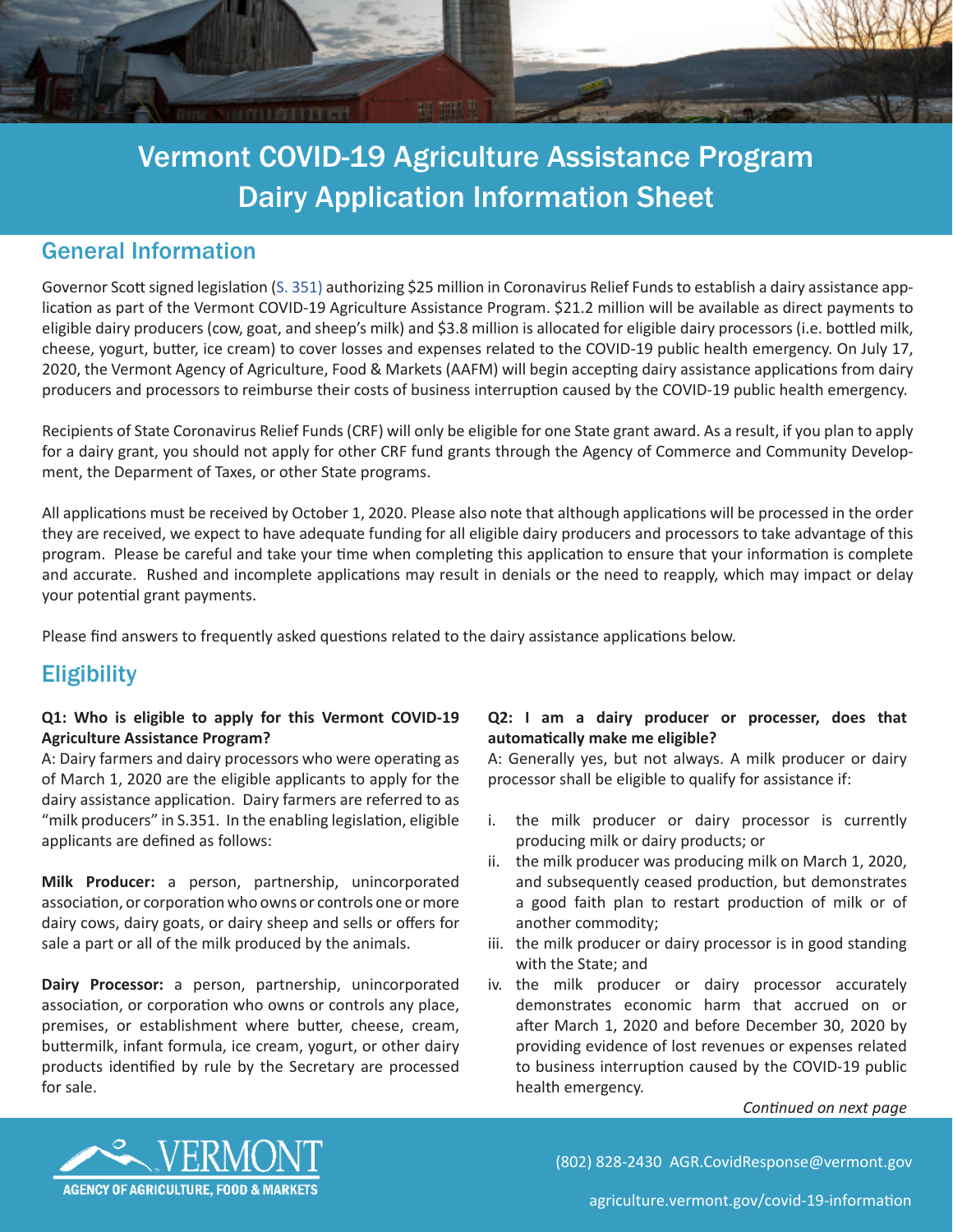

Dairy farmers and producers may apply for both federal and State aid, but cannot be paid for the same loss or expense twice. So, insurance coverage and federal grants that cover the same losses or expenses will need to be deducted from any State award.



**Q3: What does "good standing" mean for this application?** A: "Good standing" means you do not have an active enforcement violation that reached a final order with AAFM or with the Agency of Natural Resources (ANR), and that you are in compliance with all terms of any current grant agreement or contract you have with AAFM and/or ANR.

# **Q4: How does my business's participation in other State and/or federal programs (CFAP, PPP, EIDL, PUA, etc.) impact this process?**

A: While we want to cover all eligible losses and expenses, federal and State law prohibit the use of these grant funds to cover the same loss or expense twice. Moreover, you cannot receive two State grants from CRF funds. As a result, you cannot receive a State dairy grant if you are receiving CRF funds from another State program to cover COVID-19 related losses. In addition, you cannot receive funding for those losses or expenses covered by insurance or paid by another federal program or grant. (If you received a loan or advance payment that you are expected to repay, you do not need to deduct that loan or payment from your eligible losses.)

You absolutely can receive insurance and/or federal aid and still be eligible for assistance here—you just cannot be paid twice for the same loss or expense. If insurance or a federal or non-CRF funded State grant only covered part of your losses or expenses, this grant fund can pay the remainder of any loss or expense up to the grant limits.

If you applied for another form of assistance but have not heard back yet, you are not eligible to be reimbursed for the same loss in this application. If your insurance or federal aid request is subsequently denied and you did not receive your maximum potential grant under this program, each applicant is allowed one supplemental (total of 2) application prior to October 1, 2020, and you could request reimbursement for those uncompensated costs/losses in that supplemental application.

## **Q5: What are some examples of compensable losses and costs?**

A: ALL compensable losses and costs must have been incurred since March 1, 2020 and be related to the COVID-19 public health emergency. The following are some examples of potential expenses or lost revenue that could be included —with appropriate documentation and if they are related to the public health emergency—in your application:

- Milk price declines
- Other milk loss deductions
- Other loss of income
- Product losses
- Additional costs
- Purchase of additional personal protective equipment (PPE)
- Purchase of additional cleaning and sanitation supplies
- Workplace modifications to accommodate social distancing
- Worker housing adaptations to accommodate social distancing
- New marketing or design services
- Purchase of new equipment
- Update in packaging materials or increase in shipping costs



[agriculture.vermont.gov/covid-19-information](http://agriculture.vermont.gov/covid-19-information)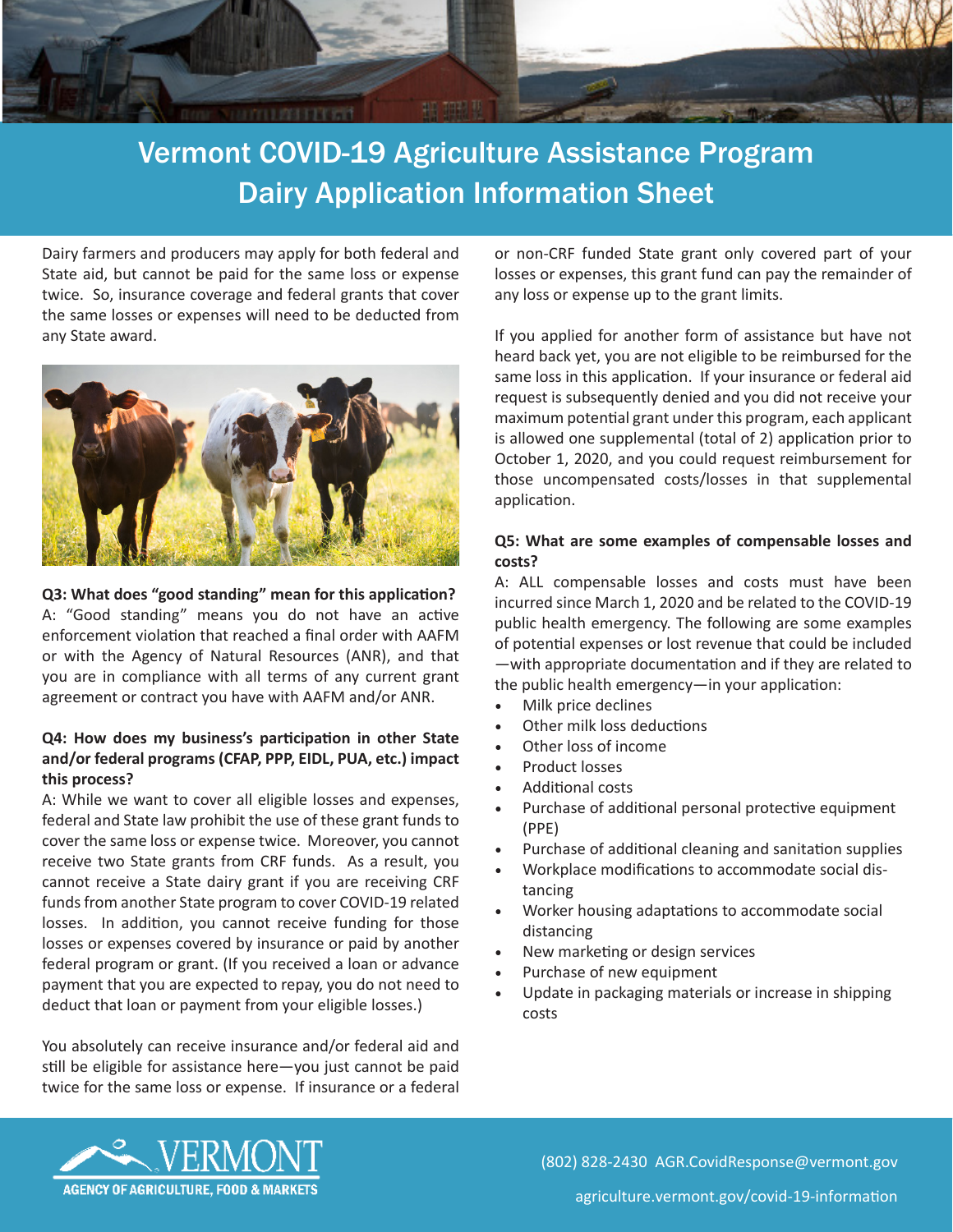

# How To Apply

#### **Q6: I think I qualify. Where do I apply?**

A: You can find the Vermont COVID-19 Agriculture Assistance Program application link on the Agency of Agriculture, Food and Markets website: [agriculture.vermont.gov/ver](http://agriculture.vermont.gov/vermont-covid-agriculture-assistance-program)[mont-covid-agriculture-assistance-program](http://agriculture.vermont.gov/vermont-covid-agriculture-assistance-program)

#### **Q7: What kind of information will I need to complete my application?**

A: For your dairy assistance application to be marked as complete, you will need to provide all the following information, upload documentation, and explain each loss or additional cost:

#### **All dairy applicants**

- Your Agency-assigned unique identification number which will be provided to you in a letter or email during the week of July 13, 2020;
- Completed and signed W-9 form, either mailed to our Agency or uploaded with the application;
- Documentation of other federal or state aid applied for or received (PPP, EIDL, Dairy Margin Coverage Program); and
- Documentation of all additional expenses or lost revenue since March 1, 2020 that you plan to submit as part of your application.

#### **Dairy producers only**

• Milk price payment stubs you received for January 2020 and for March through the date of your application (or no later than through September 2020).

#### **Dairy processors only**

- Comparison of manufactured milk volumes between month(s) in 2019 and 2020 when you plan to claim related losses; and
- Comparison of processed dairy product sales between month(s) in 2019 and 2020 when you plan to claim related losses.

# **Q8: What if I need assistance completing or submitting my application electronically? Who can I call?**

A: We recognize that an online application may be challenging for some businesses. Therefore, a select group of Vermont Farm and Forest Viability business advisors are prepared to assist interested dairy farmers and processors in completing applications. To request assistance from a Farm Viability Business Advisor in submitting your application, please complete this intake form [surveymonkey.com/r/8ZG3WFJ](http://surveymonkey.com/r/8ZG3WFJ), email [mariah@vhcb.org](mailto:mariah%40vhcb.org?subject=Vermont%20COVID-19%20Dairy%20Assistance%20Application) or call 802-828-1098.

You will need to share your unique identification number with a selected business advisor and ensure that you have all required documentation available to upload and submit.

The Vermont COVID-19 Agriculture Assistance Program application will allow you to partially complete an application, save it, and return to the electronic form at a later time to continue working on and/or finish and submit your application.

### **Q9: What if I already mailed my W-9 form to AAFM as requested in May and June?**

A: If you already mailed your W-9 to AAFM and the information was complete and verifiable, the information should auto-populate in your application when you enter your unique identification number. If you submitted a W-9 form but your information does not auto-populate in your application, you will need to complete, sign, and upload a W-9 form within the grant application.





(802) 828-2430 [AGR.CovidResponse@vermont.gov](mailto:AGR.CovidResponse%40vermont.gov?subject=) [agriculture.vermont.gov/covid-19-information](http://agriculture.vermont.gov/covid-19-information)